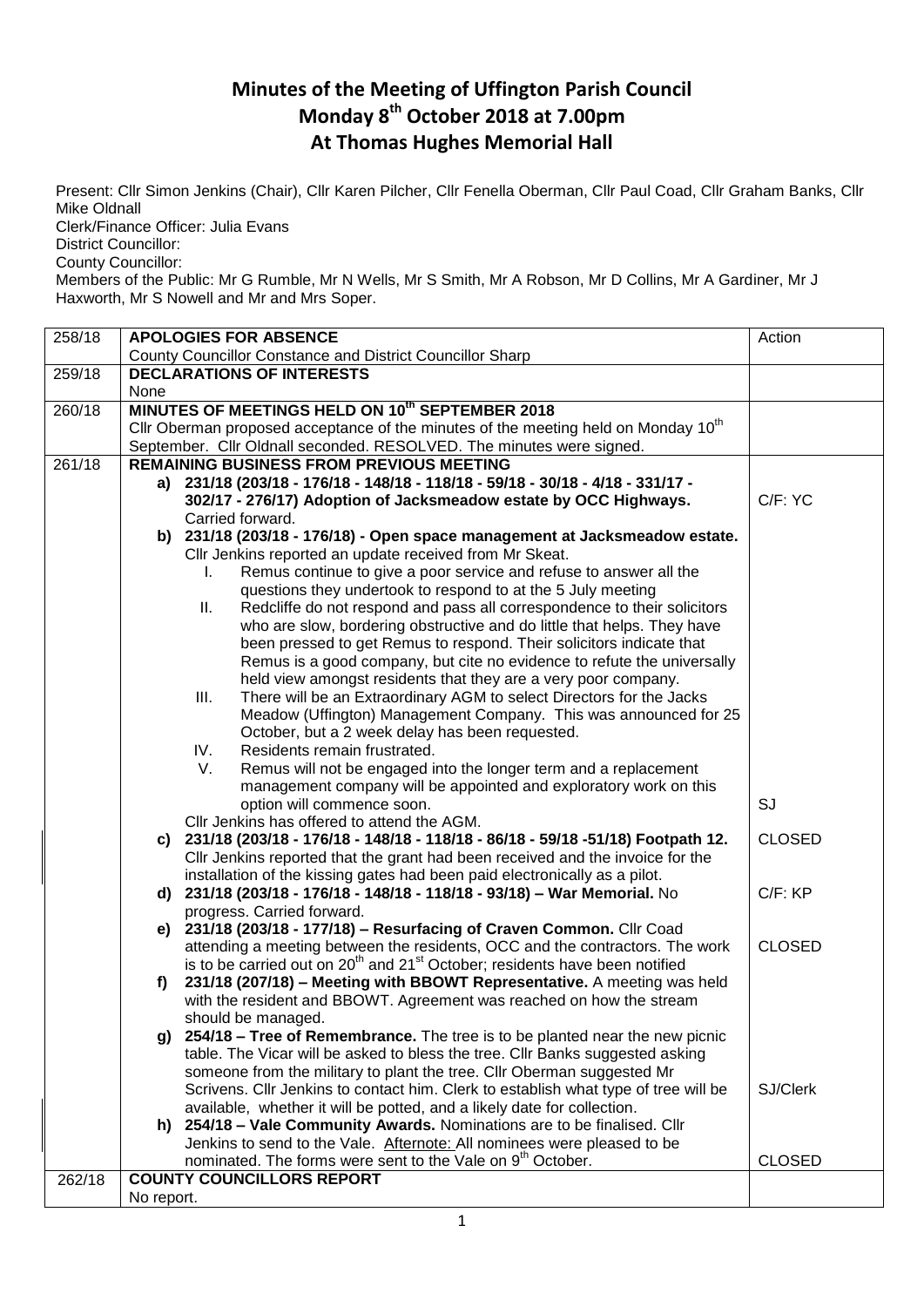| 263/18 | <b>DISTRICT COUNCILLORS REPORT</b>                                                                                                                                                   |  |
|--------|--------------------------------------------------------------------------------------------------------------------------------------------------------------------------------------|--|
|        | No report.                                                                                                                                                                           |  |
| 264/18 | <b>POLICE REPORT</b>                                                                                                                                                                 |  |
|        | No report.                                                                                                                                                                           |  |
| 265/18 | <b>OPEN FORUM</b>                                                                                                                                                                    |  |
|        | Mr Gardiner noted that the entrance to the culvert under the road at Shotover Corner                                                                                                 |  |
|        | was damaged. This matter had already been discussed – refer to minute reference                                                                                                      |  |
|        | 282/18.                                                                                                                                                                              |  |
|        | Mr Rumble thanked the Parish Council for the new kissing gates. He reported that the                                                                                                 |  |
|        | key to the village hall boiler room had been removed and was now held by himself, Mr                                                                                                 |  |
|        | Armishaw and Mr Boaler. This was because the new electrics were more sensitive due                                                                                                   |  |
|        | to the complex rewiring. The above people will attend in the event of electrical issues.<br>Mr Collins noted that the amended plans for The Willows were not significantly different |  |
|        | and he would continue to object to the application.                                                                                                                                  |  |
|        | The following comments were made on Planning Application P18/V2199/O - Outline                                                                                                       |  |
|        | application for 20 dwellings on land east of Fernham Road:                                                                                                                           |  |
|        | Mr Smith reported that he had objected to the application on the grounds that 1) it was in                                                                                           |  |
|        | open countryside, 2) it was in contravention of the NP's Landscape Capacity Study and                                                                                                |  |
|        | 3) and it was outside the village boundary. Cllr Oldnall pointed out that the NP had not                                                                                             |  |
|        | yet been made and therefore had no status.                                                                                                                                           |  |
|        | Mr Robson stated that the land relating to the application was in the conservation area                                                                                              |  |
|        | and next to the Church, a listed building. There was a significant flooding issue, as the                                                                                            |  |
|        | land was in flood zones 2 and 3, and there was no proper flood evacuation plan.                                                                                                      |  |
|        | . The site was close to the sewage treatment works and Thames Water had expressed                                                                                                    |  |
|        | concern about odour problems. There could be a problem with oil contamination and a                                                                                                  |  |
|        | contamination study was required. Finally there would be an impact on traffic especially                                                                                             |  |
|        | given the narrow roads in the area.<br>Mr Soper stated that the application did not acknowledge the NP. The proposal                                                                 |  |
|        | adversely affected the landscape character of the area especially long views and views                                                                                               |  |
|        | of the church. The area was also an important wildlife corridor                                                                                                                      |  |
|        | Mr Wells expressed concern over the lack of pedestrian access to the village. The site                                                                                               |  |
|        | relied on road access.                                                                                                                                                               |  |
|        | Mr Nowell agreed with the other comments made. NP consultations showed that the                                                                                                      |  |
|        | village wanted organic growth. He highlighted the access issues.                                                                                                                     |  |
|        | Mr Haxworth was concerned about urbanisation with reference to the proposed access                                                                                                   |  |
|        | road. The proposed bridge would be very large due to the type of vehicles that it would                                                                                              |  |
|        | need to accommodate.                                                                                                                                                                 |  |
|        | CIIr Pilcher questioned why the application was outline only and not a full application.<br>She pointed out the advantages and disadvantages of the application:                     |  |
|        | Advantages - Provision of bungalows and smaller houses; CIL available to the                                                                                                         |  |
|        | village; more residents help local businesses and village activities; the                                                                                                            |  |
|        | development would be on the other side of the village to White Horse Hill.                                                                                                           |  |
|        | Disadvantages - Additional traffic. Roads can't be widened; lack of pedestrian                                                                                                       |  |
|        | access to the village; lack of a specification for the bridge; site was in the flood                                                                                                 |  |
|        | zone and the conservation area; odour issues from the sewage works;                                                                                                                  |  |
|        | landscape impact; no demand for the houses. There were no allocations for                                                                                                            |  |
|        | Uffington in LPP2.                                                                                                                                                                   |  |
|        | Cllr Pilcher pointed out that the other statutory consultees had requested various other                                                                                             |  |
|        | assessments.<br>Cllr Oldnall also presented a list of advantages and disadvantages for the application and                                                                           |  |
|        | agreed with Cllr Pilcher's statements. A further advantage would be parking for the                                                                                                  |  |
|        | allotments.                                                                                                                                                                          |  |
|        | Soper asked if there was an offer on CIL. Cllr Oldnall explained that it was a fixed                                                                                                 |  |
|        | amount and Cllr Banks outlined the CIL process.                                                                                                                                      |  |
|        | Cllrs Oberman and Coad's comments reflected those of Cllrs Pilcher and Oldnall.                                                                                                      |  |
|        | Cllr Banks pointed out that there would need to be an exception to approve this proposal                                                                                             |  |
|        | and this could not be done with an outline application.                                                                                                                              |  |
|        | The members of the public were thanked for attending.                                                                                                                                |  |
| 266/18 | <b>ONGOING PROJECTS</b>                                                                                                                                                              |  |
|        | <b>Creation of a Neighbourhood Plan</b><br>Cllr Oldnall reported that the VWHDC had requested a health check of the plan, the                                                        |  |
|        | consultation statement and the basic conditions statement. This has been completed;                                                                                                  |  |
|        | some work was required on the consultation statement. The entire plan was to go to the                                                                                               |  |
|        |                                                                                                                                                                                      |  |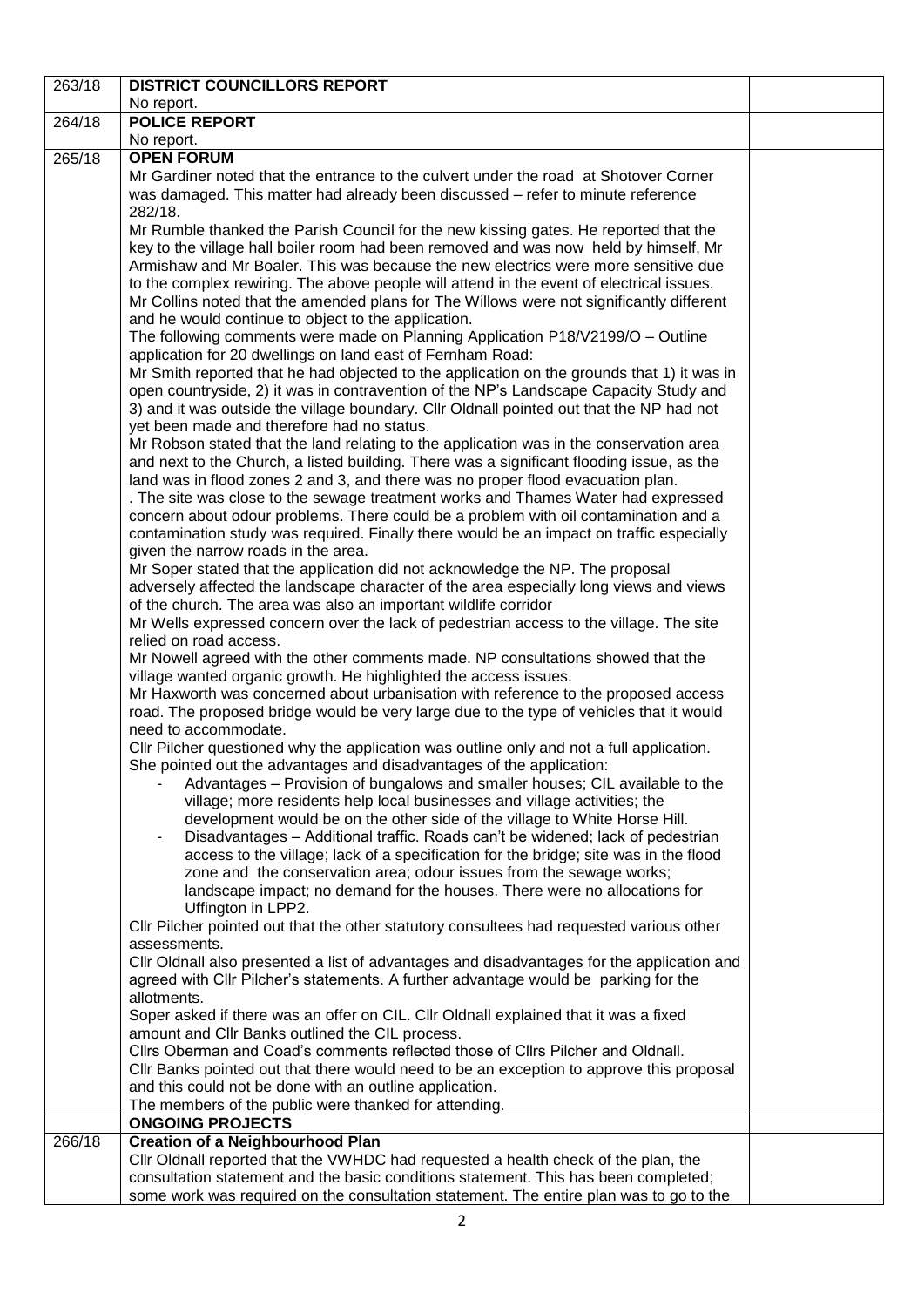|        | NPSG for approval after which it would be presented to the Parish Council and Baulking<br>Parish Meeting for sign off. The documents would be circulated to Councillors for review<br>prior to the sign-off meeting.                                                                                                                                            | <b>MO</b>    |
|--------|-----------------------------------------------------------------------------------------------------------------------------------------------------------------------------------------------------------------------------------------------------------------------------------------------------------------------------------------------------------------|--------------|
| 267/18 | <b>Museum Update</b>                                                                                                                                                                                                                                                                                                                                            |              |
|        | Cllr Pilcher reported that visitor numbers had increased since the repairs had been<br>completed. There were only 6 more sessions this season. The museum would be open<br>on 22 <sup>nd</sup> October for the Wantage Literary Festival, and on 28 <sup>th</sup> October for the Open Day.                                                                     |              |
|        | The Chair of the Vale is to be invited to attend the Open Day. Cllr Jenkins to send the<br>invitation.                                                                                                                                                                                                                                                          | SJ           |
| 268/18 | <b>Old Schoolroom Repairs</b>                                                                                                                                                                                                                                                                                                                                   |              |
|        | The financial update was circulated. The first part of the LEADER grant $(E4,350.10)$ had<br>been received. The final payment had to be at least 10% of the total grant so the next<br>two payments would be adjusted accordingly. The total grant payment will be £11764.<br>Cllr Pilcher requested £750 to service and repair the windows. This was approved. | <b>KP</b>    |
|        | Proposed: Cllr Banks; Seconded: Cllr Coad. RESOLVED. Cllr Oberman suggested that it<br>would be better if the work was carried out in the spring.<br>Cllr Jenkins stated that any surplus funds should now be ringfenced for any future major<br>repairs                                                                                                        |              |
| 269/18 | <b>S106 Contributions</b>                                                                                                                                                                                                                                                                                                                                       |              |
|        | £210 was to be transferred from the S106 ring-fenced fund as the Parish Council's<br>contribution to the new kissing gates on FP 12.                                                                                                                                                                                                                            | <b>Clerk</b> |
| 270/18 | <b>Defibrillator Project</b>                                                                                                                                                                                                                                                                                                                                    |              |
|        | Cllr Jenkins reported that an application had been submitted to Cllr Constance's<br>Councillor Priority Fund, which had kindly agreed to fund 4 defibrillators - 2 for<br>Uffington and 1 each for Woolstone and Baulking. An application was to be submitted to<br>the WHST for the remaining 2 units. Cllr Pilcher reported that she had received a verbal    | SJ/KP        |
|        | quote for the installation of the defibrillators and had spent time with another electrician,<br>who would provide a written quote shortly;tThe guidance cost was £200-£250 per                                                                                                                                                                                 |              |
|        | defibrillator. Cllr Jenkins to approach BT and SSE with regard to use of the phone boxes                                                                                                                                                                                                                                                                        |              |
|        | and electricity.<br>It was agreed that the priorities for the defibrillators in Uffington were 1. Village Hall, 2.                                                                                                                                                                                                                                              |              |
|        | Phone box, 3. The pub, 4. The sports club.                                                                                                                                                                                                                                                                                                                      |              |
|        | <b>PLANNING MATTERS</b>                                                                                                                                                                                                                                                                                                                                         |              |
| 271/18 | P18/V2052/FUL - Creslu, Woolstone Road. Proposed replacement dwelling. Response                                                                                                                                                                                                                                                                                 |              |
|        | due by 12th October. It was noted that the new proposal is for a smaller dwelling. The<br>Parish Council agreed to respond with No Objection.                                                                                                                                                                                                                   | <b>Clerk</b> |
| 272/18 | P18/V2199/O - Land off Fernham Road. Outline application with all matters                                                                                                                                                                                                                                                                                       |              |
|        | reserved except for access for up to 20 dwellings. Response due by 12th October.<br>The concerns raised by the members of the public were considered. The Parish Council<br>also expressed concern that the application was an outline one only, and there were                                                                                                 |              |
|        | concerns about the size of the development. It was unanimously agreed to object to the<br>application. Cllr Jenkins to draft an objection.                                                                                                                                                                                                                      | SJ           |
| 273/18 | P18/V2085/HH - The Willows, Packer's Lane. Proposed two storey rear extension and                                                                                                                                                                                                                                                                               |              |
|        | new rooflight to existing roof. Amended plans. The Parish Council felt that the amended                                                                                                                                                                                                                                                                         | SJ           |
|        | plans did not address the problems identified and the objection remains. Cllr Jenkins to                                                                                                                                                                                                                                                                        |              |
|        | draft a response.                                                                                                                                                                                                                                                                                                                                               |              |
| 274/18 | P18/V2415/HH - 2 Shotover Corner. Proposed rear extension and modifications to 2<br>Shotover Corner, Uffington to create accessible accommodation. The Parish Council had                                                                                                                                                                                       | <b>Clerk</b> |
|        | no objection to this application.                                                                                                                                                                                                                                                                                                                               |              |
| 275/18 | Appeal reference APP/V3120/W/18/3197431 - Land adjacent to Manor House.                                                                                                                                                                                                                                                                                         |              |
|        | Nothing to report.                                                                                                                                                                                                                                                                                                                                              |              |
| 276/18 | Update on outstanding planning applications:<br>a) P18/V1439/HH - Rosebrook House (Craven Yard) - Retrospective                                                                                                                                                                                                                                                 |              |
|        | application for new garage and porch. Permission granted.                                                                                                                                                                                                                                                                                                       |              |
|        | b) P18/V1936/RM - Land adjacent to Dragon Hill. Reserved matters                                                                                                                                                                                                                                                                                                |              |
|        | application. Following on from previous outline planning approval                                                                                                                                                                                                                                                                                               |              |
|        | P15/V2017/O for erection of a single dwelling (all matters reserved except<br>access). Withdrawn.                                                                                                                                                                                                                                                               |              |
|        | c) P18/V1987/O - Land adjacent to Fawler Road. Development of four                                                                                                                                                                                                                                                                                              |              |
|        | dwellings with associated access. Refused.                                                                                                                                                                                                                                                                                                                      |              |
|        | P18/V1946/FUL - Proposal for borehole and reservoir at Woolstone Hill.<br>d)                                                                                                                                                                                                                                                                                    |              |
|        | Awaiting determination.                                                                                                                                                                                                                                                                                                                                         |              |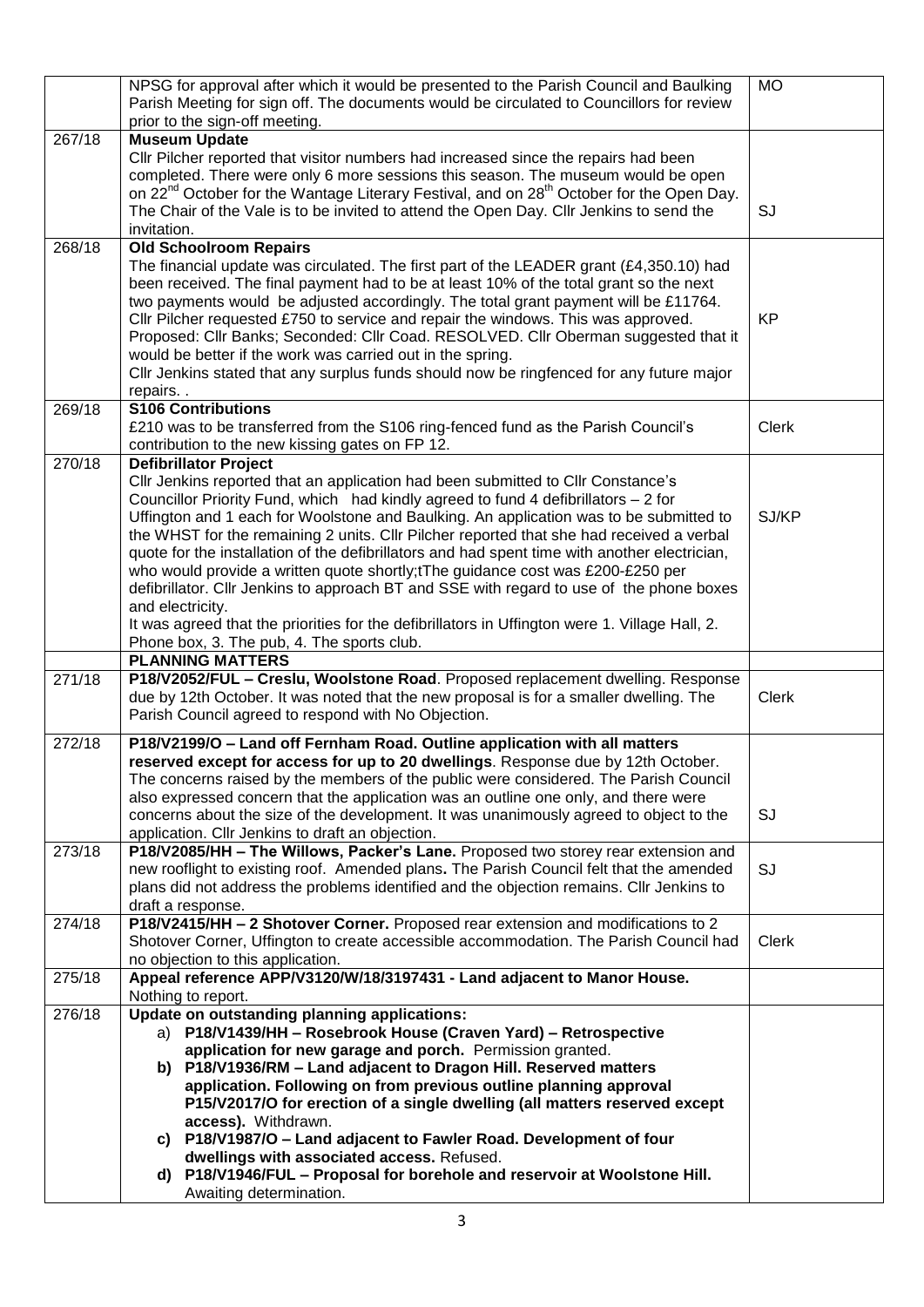|        | <b>FINANCE</b>                                                                             |                        |
|--------|--------------------------------------------------------------------------------------------|------------------------|
| 277/18 | <b>Update on Bank Mandate and Electronic Payments</b>                                      |                        |
|        | Electronic banking was now set up. Two invoices had been paid using the system as a        | <b>CLOSED</b>          |
|        | pilot. The process for set up and approval of payments was outlined.                       |                        |
| 278/18 | <b>Approval of updated Financial Regulations</b>                                           |                        |
|        |                                                                                            |                        |
|        | Further work was required. Carried forward to next month.                                  | Clerk/MO               |
| 279/18 | To approve October payments: Cllrs Jenkins and Pilcher proposed and seconded               |                        |
|        | approval of payments totalling £1697.28. RESOLVED. A full list of payments is filed with   |                        |
|        | these minutes. The payments were reviewed and will be authorised electronically by Cllr    | <b>MO</b>              |
|        | Oldnall before 10 <sup>th</sup> October.                                                   |                        |
| 280/18 | THE JUBILEE FIELD TRUST                                                                    |                        |
|        |                                                                                            |                        |
|        | Status of the Trust. To be discussed at the JFT meeting on 29 <sup>th</sup> October.<br>a) | Clerk (agenda)         |
|        | Monthly Play Area inspections: Cllr Oberman stated that there were no issues to<br>b)      |                        |
|        | report.                                                                                    |                        |
|        | c) Autumn Field Tidy: This would be carried out on the weekend of $3^{rd}$ and $4^{th}$    |                        |
|        | November.                                                                                  |                        |
|        | <b>ANNUAL/QUARTERLY REVIEWS</b>                                                            |                        |
| 281/18 |                                                                                            | SJ                     |
|        | Review of Shop rent. The tenants have been informed of the rent increase. £26.88 is        |                        |
|        | due for the current year. To be chased.                                                    |                        |
| 282/18 | <b>UPKEEP (INC. WATERCOURSES)</b>                                                          |                        |
|        | a) Flooding. Damage to the culvert under the road at Shotover had been reported            |                        |
|        | to Highways several months ago; an engineer stated on 19 Septenber 2018 that               |                        |
|        | it would be repaired before the winter.                                                    |                        |
|        | Benches on Jubilee Field. The total cost of the benches, picnic table and the<br>b)        |                        |
|        |                                                                                            |                        |
|        | installation is £3000. Quotes were circulated for review. The proposals were               | <b>Clerk</b>           |
|        | approved and D&G Garden Services was selected to carry out the installation.               |                        |
|        | The money will come from S106 funds. Proposed: Cllr Pilcher; Seconded: Cllr                | SJ                     |
|        | Jenkins. RESOLVED. Clerk to submit the application.                                        |                        |
|        | Footpaths. Cllr Jenkins reported that he was considering seeking further grant<br>C)       |                        |
|        | funding to install kissing gates on footpath 19; he was awaiting a response from           |                        |
|        |                                                                                            |                        |
|        | TOE2. This would require a 10-12% contribution from the Parish Council.                    |                        |
|        | Network Rail had agreed to pay for kissing gates on footpath 4, but the money              |                        |
|        | was not yet forthcoming, so there would be further delay. There had been a                 |                        |
|        | request to remove the horizontal barrier on footpath 13. The footpath officer has          |                        |
|        | agreed that this can be removed. Mr Collins suggested raising the bar rather               |                        |
|        | than removing the barrier. He stated that residents would be likely to resist              | <b>FO</b>              |
|        |                                                                                            |                        |
|        | removal. Cllr Banks reported that there is no legal right for motorised vehicles to        |                        |
|        | use the footpath and no legal requirement for the path to be open. Clirs Oldnall           |                        |
|        | and Coad felt that raising the barrier would be a better solution. Cllr Oberman            |                        |
|        | agreed to check how high the barrier would need to be to permit wheelchair                 |                        |
|        | access.                                                                                    |                        |
|        | <b>GENERAL</b>                                                                             |                        |
| 283/18 |                                                                                            |                        |
|        | Nothing to discuss.                                                                        |                        |
|        | <b>CONSULTATIONS</b>                                                                       |                        |
| 284/18 | North Wessex Downs AONB Management Plan. The consultation closes on 23rd                   | <b>All Councillors</b> |
|        | November. All Councillors to review and bring points to the next meeting.                  |                        |
|        | <b>CORRESPONDENCE AND MATTERS FOR THE NOVEMBER AGENDA</b>                                  |                        |
| 285/18 | a) Village Trail - Cllr Pilcher asked for this matter to be placed on November             | Clerk (agenda)         |
|        |                                                                                            |                        |
|        | agenda.                                                                                    |                        |
|        | b) Crocus corms - A donation of 2000 crocus corms had been offered by                      |                        |
|        | Faringdon Rotary Cllr Pilcher suggested that these could be planted around the             | <b>KP/SJ</b>           |
|        | museum. This was agreed. Cllr Jenkins to thank Mr Dalyrymple. It was                       |                        |
|        | suggested that daffodil bulbs be planted as well. Cllr Pilcher agreed to this.             |                        |
|        | Village Hare - Cllr Pilcher requested that the Parish Council insure a 5ft hare,<br>C)     |                        |
|        |                                                                                            | <b>KP/Clerk</b>        |
|        | which would become a moveable community asset. KP to consider transferring it              |                        |
|        | to the ownership of the Parish Council. Cllr Pilcher to send information to the            |                        |
|        | Clerk to facilitate an insurance quotation.                                                |                        |
|        | d) 2019/20 Budget proposal - to be added to the November agenda.                           | Clerk (agenda)         |
| 286/18 | <b>DATE OF NEXT MEETING</b>                                                                |                        |
|        | The next meeting will be on Monday 12 <sup>th</sup> November 2018 at 7.30pm in the Thomas  |                        |
|        |                                                                                            |                        |
|        | Hughes Memorial Hall.                                                                      |                        |